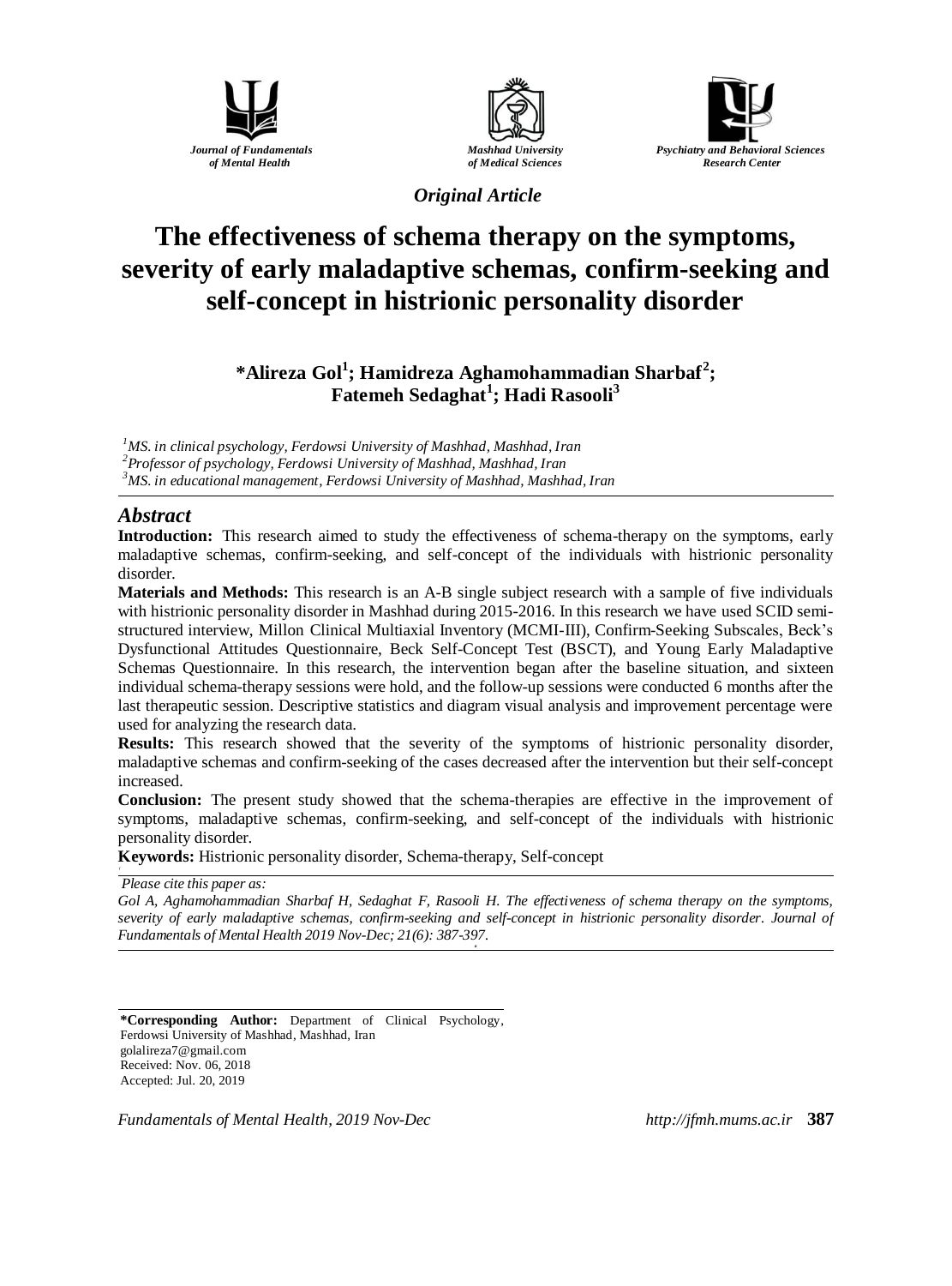#### **Introduction**

Personality disorder appears in forms of the maladaptive, inflexible and very deep and stable patterns of understanding and encountering the environment and the individual him/herself (1). Inflexibility is the main indicator of the personality disorder leading to inabilities in the social and other important activities such that the suffered individuals fail to correct their behavior or attitude, even when the evidences show that their methods are not effective (1).

Histrionic personality disorder is one of the personality disorders whose main symptom is the excessive excite and excessive attention seeking. It begins in the early years of the life and it appears in different backgrounds (1). When they are not at the center of the attentions, such individuals feel unease. They are easily affected by others and by environment, and they consider the relationships friendlier than they really are (2). Such patients seem interesting, charming and intimate but the other people believe that they are superficial and insincere and are inconsiderable, egocentric and demanding in their relationships with others (3). This disorder tags along with somatoform disorder, conversion disorder and depression disorder. Its prevalence rate in the general population is 2-3 percent, while its prevalence in the hospitalization mental health clinics is 10-15 percent (4). Such patients believe that the other people exist just to serve and appreciate them. They need excessive attention of the others and believe the others are incompetent and need other people to survive (2).

The observations show that 19 to 49 percent of the mental patients suffer from one of the several personality disorders (5). On one hand, untreated personality disorders can lead to considerable personality confusion. The results of several researches show that the individuals with such disorders consist the highest rate of referring to the mental health centers (6,7). Due to huge costs are spent annually for psychiatric treatment of these disorders (8), the researchers design different psychotherapeutic approaches to treat the individuals with personality disorders. One of the psychotherapeutic treatments is the schema-therapy based on the proposed patterns

by Jeffrey Young. This therapeutic method provides a new system of psychotherapy that has been exclusively designed for the chronic personality disorders and severe personality disorders (9). Young emphasizes on the role of early maladaptive schemas in formation and continuance of the personality disorders. He considers the therapy process as the process of focusing on identification, adjustment and change of the schemas (10). "Early maladaptive schemas" is a key term in the schema-therapy (11). Early maladaptive schemas refer to deeply negative attitudes about one's self, others and the world at large, and such attitudes would be formed during the early years of the life (12). Indeed, the early maladaptive schemas are fixes and exist during whole life and form the cognitive foundations (13,14). Any attempt to change the early maladaptive schemas would lead to the individual's confusion and unease (15). In the case conceptualization, schemas are the main mechanism responsible for the patient's problems. The conceptualizing process on the underline schemas is highly challenging. A part of this challenge comes from the fact that schemas are not easily accessible for the conscious thoughts (16). Young discusses the change and deactivating the early maladaptive schemas and manages to achieve this goal by the cognitive, experimental, communicational, and behavioral techniques (17). The available literature on the effectiveness of schematherapies in the treatment of borderline personality disorder (BPD) (11,18) and other personality disorders (19,20) report the successfulness of such a treatment. Among all cluster B personality disorder, the histrionic personality disorder has attracted the least researches in the literature (2). A controlled random research on the effectiveness of schematherapies on the histrionic personality disorder has shown the high rate of effectiveness of the mentioned approach (21).

Thus, considering the little researches on the histrionic personality disorder and its treatment, and the impacts of this disorder on the social and individual life, this research aims to study the effectiveness of schema-therapy on the intensity of early maladaptive schemas and the symptoms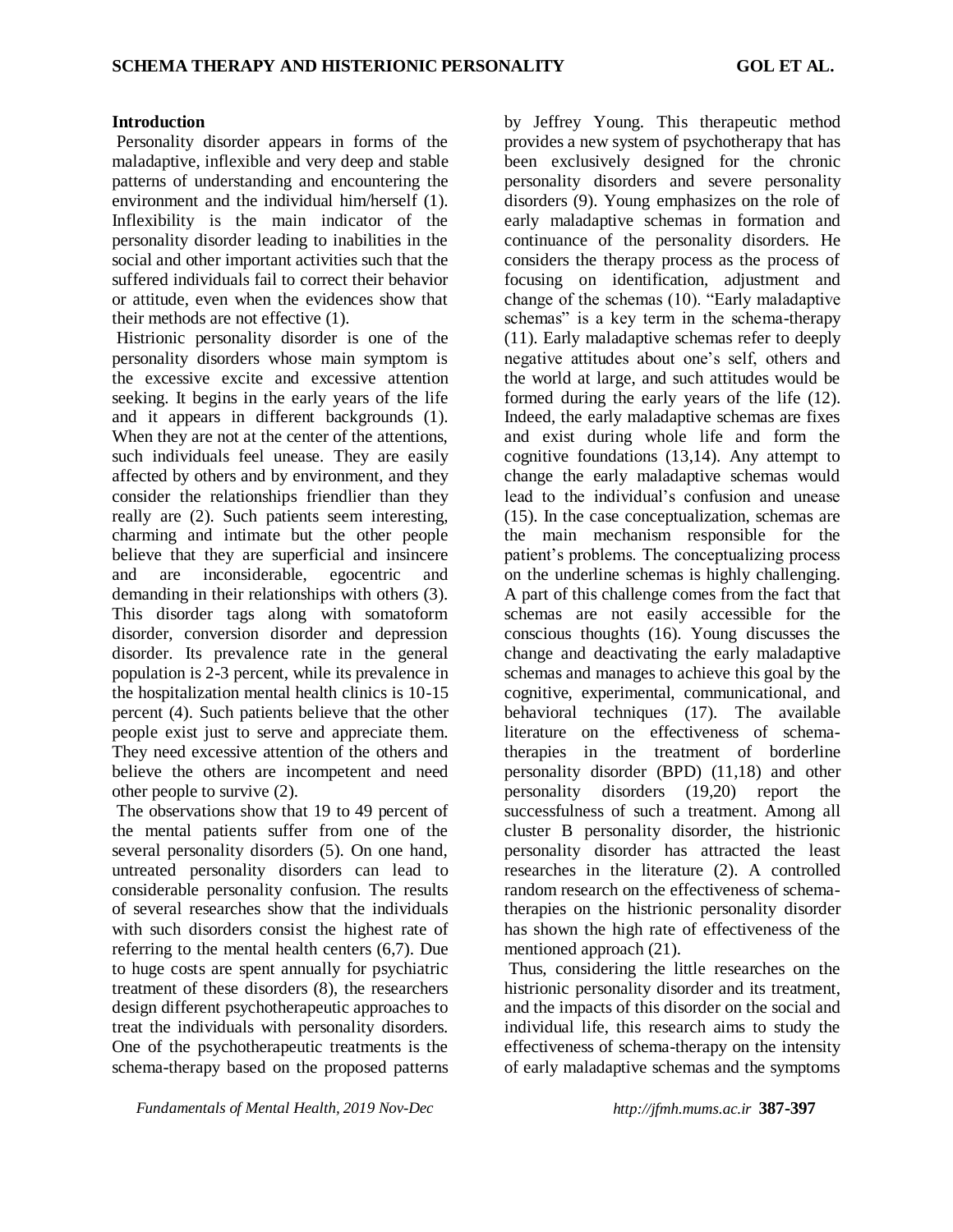of histrionic personality disorder in general and confirm-seeking and improvement of selfconcept in particular.

# **Materials and Methods**

In this research, we have A-B single subject plan with follow-up. The statistical population included all individuals with histrionic personality disorder of Mashhad city (the second populous city of Iran) who had referred to the Psychological Clinic of Ferdowsi University of Mashhad during the years 2015-2016. Since the suffered individuals usually don't refer for their treatment, the research sample were selected after a public recall and based on the purposive sampling method and SCID interview and Millon's questionnaire. After the subjects referred to the clinic of Ferdowsi University of Mashhad and after conducting the SCID interview, the individuals who were diagnosed as the cases of histrionic personality disorder and rolled out of comorbid disorders at I and II axes, five cases were selected. The inclusion criteria included diagnosis of the histrionic personality disorder, aged 18 to 40 years, and having high school diploma or higher educational level. The exclusion criteria included having the clinical disorders of the axis I, suffering from other personality disorders, addiction to substance or alcohol abuse, being confronted to any severe situational crisis, and consuming the psychiatric medications at the time of the research. The moral considerations of the research included the followings: Permissions from the Research and Ethical Committee of the Ferdowsi University of Mashhad, the voluntarily participation, safe intervention, confidentiality, respecting the person and his/her will, the tight of relinquishment for all participants in any phase of the research, informed consent of the participants, anonymity, and ensuring the participants on the confidentiality of the data. The clinical trial code of this study was registered at the Iranian Center for Clinical Trials, No. IRCT20180731040648N1.

Prior to beginning the therapeutic sessions, the therapeutic schemas we administered in six 90 minutes session. Before and after the sessions, the research participants completed Millon's questionnaire, early maladaptive schemas, dysfunctional attitudes inventory and the selfconcept questionnaire. One month after the therapy, a follow-up session was hold for reevaluating the participants. The schematherapy sessions were hold as follows: in the first, second and third sessions, the schemas were identified and the conceptual model was trained. In fourth and fifth sessions, the cognitive techniques were administered. In sixth, seventh and eighth sessions, experimental techniques of the schema-therapy was implemented. Ninth and tenth sessions were assigned to the pattern-breaking and behavioral techniques. In the eleventh to sixteenth sessions, we focused on the active schemas, behavioral techniques and the symptoms of histrionic personality disorder.

## Research instrument

*A)Millon Clinical Multiaxial Inventory (MCMI-III*): This instrument includes 175 items under 28 separate scales that are scored based on the changeability indicators, clinical personality patterns, severe personality pathology, clinical symptoms and severe symptoms. Khajeh Moogahi et al. evaluated the psychometric properties of this test and obtained the validity coefficient of MCMI-II scales with the re-test method. Their results showed a range of 0.78 (histrionic) to 0.87 (delusional) with an interval between 7 to 10 days. In this study, the mean of internal consistency was obtained as arrange between 0.69 (delusional disorder) to 0.92 (borderline) with a mean of 0.84 based on Kuder-Richardson (K-R)-20 method. In another study, Sharif et al. obtained a range of 0.82 (borderline) for the correlation of the raw scores of the first implementation and its retest (22).

*B) Structured Clinical Interview (SCID)*: This interview is an instrument for diagnosis based on DSM-IV scales. Arntz et al. used a joint reliability plan to evaluate the reliability of SCID-II form on a sample of 70 patients. The obtained Kappa was at a range between 77% for the obsessive-compulsive personality disorder (OCPD) to 82% for the avoidant personality disorder. The Kappa weight for all disorders was equal to 80% (23).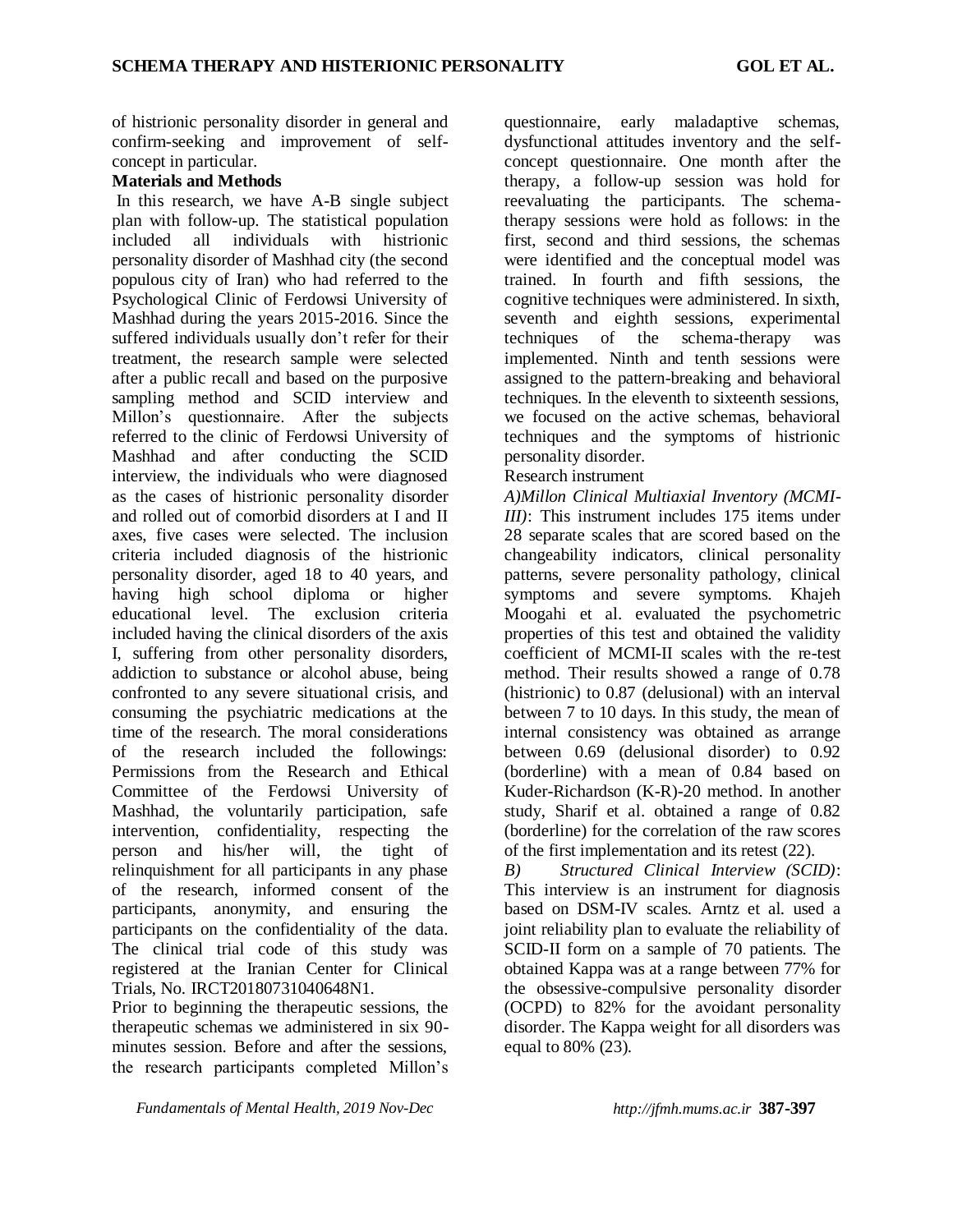*C) Young Early Maladaptive Schemas Questionnaire (YSQ):* This instrument was designed by Young to measure the early maladaptive schemas (24). The short form of the schemas questionnaire (YSQ-SF) was created for measuring 18 early maladaptive schemas. This latter questionnaire includes 90 questions. In Iran, the reliability of this questionnaire during the time was equal to 0.23 and its content validity was equal to 0.42 (25).

*D) Dysfunctional Attitudes Scale*: This scale was invented by Beck and Weissman (1978) with a suitable validity and reliability. This questionnaire includes 40 statements and the respondent specifies his/her agreement with each of the statements on a 7-point scale. This inventory includes four sub-scales, i.e. successfulness-perfectionism; need for others' confirm; need for others' satisfaction; and vulnerability-performance evaluation (26). Imber et al. (1990) adopted two strong factors out of the dysfunctional attitudes scale by factor analysis on 250 clinically depressed patients. They called these two factors of the psychological understanding as the perfectionism and confirm-seeking. The internal consistency of the scale for confirm-seeking was obtained as equal to 82%. Confirm-seeking DAS has 11 items (26). In this research we used the version by Imber et al. (1990).

*E) Beck Self-Concept Test (BSCT)*: It includes twenty five 5-item questions. In order to evaluate the self-concept test, Bagheri correlated Beck test with Oxford Happiness Questionnaire and found a positive significant relationship between the two questionnaires

 $(P<0.0001$  and  $r=0.52$ ). To evaluate the reliability of the self-concept questionnaire, Bagheri used bisection and Cronbach's alpha methods and obtained the values of 0.76 and 0.86 respectively. These values imply the acceptable reliability coefficients. In this research, we have used bisection method and Cronbach's alpha method whose reliability was obtained as equal to 0.90 in Cronbach's alpha method and 0.88 in bisection method. The psychometric properties of this test were acceptable in Iranian population (27).

Since we have used the single subject method in our research, we couldn't use statistical tests such as t-test, variance, etc. Hence we used the descriptive statistics, diagram visual analysis, and improvement percent in our work. Indeed, the improvement percent is used for investigating the clinical significance of the changes and making the improvement rate objective in the therapeutic process. In the improvement percent formula, we subtract the individual's pretest score from his posttest score and the obtained result is divided by the pretest score and then we multiply it by 100. Nowadays, due to the methods such as improvement percent, no one can claim that the single-subject experimental plans lack the statistical method (28).

## **Results**

The demographic characteristics of the participants were presented in Table 1.

| Case   | Gender | Age (Year) | <b>Education</b> | <b>Marital status</b> |
|--------|--------|------------|------------------|-----------------------|
| Case 1 | Female | 23         | B. A             | Single                |
| Case 2 | Male   | 29         | M. A             | Single                |
| Case 3 | Female | 26         | B.A              | Single                |
| Case 4 | Female | 22         | Diploma          | Single                |
| Case 5 | Female | 36         | B. A             | Married               |

| Table 1. The demographic data of the cases |
|--------------------------------------------|
|--------------------------------------------|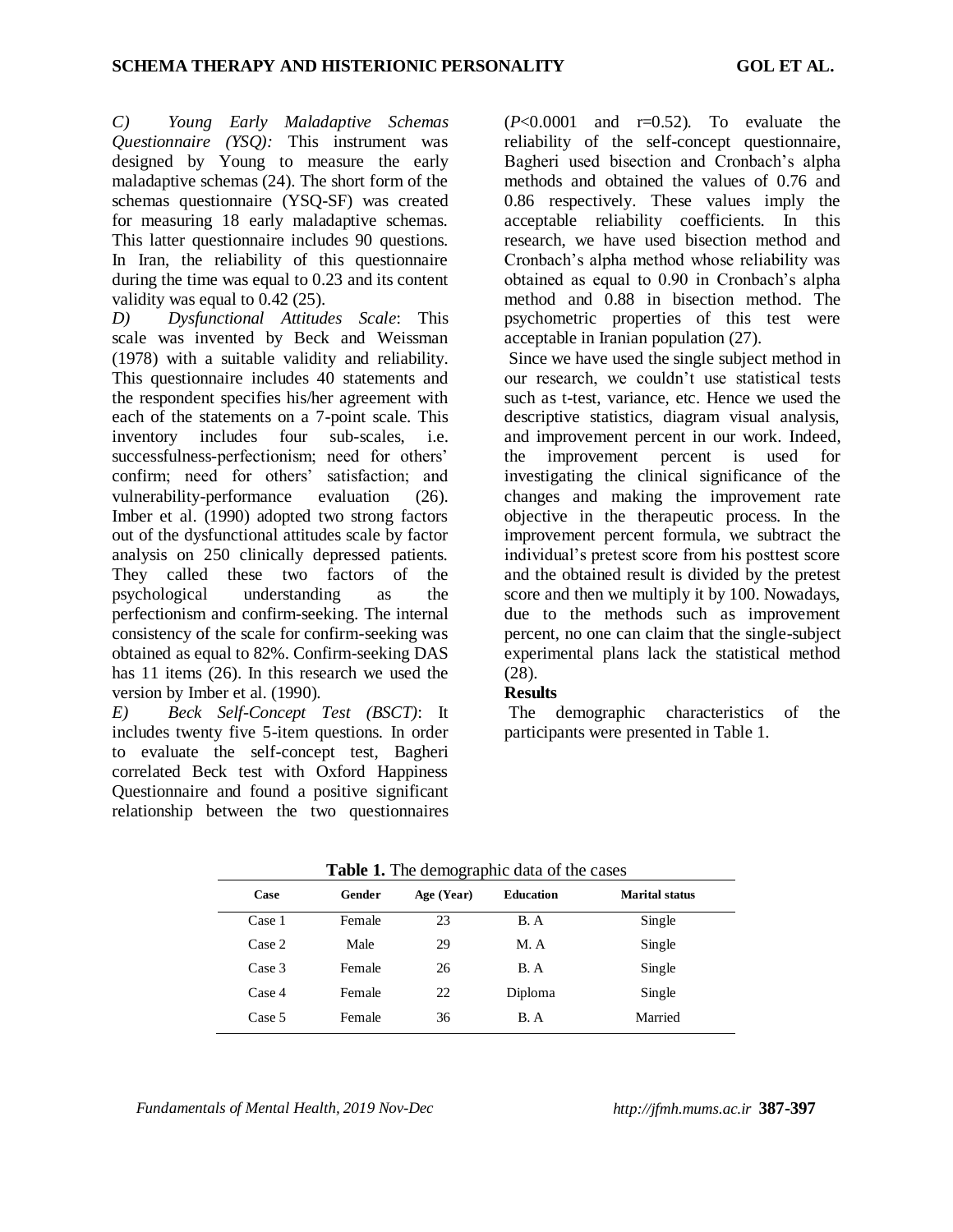Table 2 shows the subjects' scores in the baseline, intervention and follow-up phases besides the improvement percent at the histrionic personality disorder scale. According to this table, all five subjects showed a reduction of the histrionic symptoms after the intervention and in the follow-up session, such that the score of all subjects reached to the bellow of the

cutting edge of avoidant personality disorder. The highest and lowest rates of the reduction of symptoms belonged to the third and fifth subjects respectively. The subjects' mean of improvement percent was equal to 24%. We can generally conclude that the schema-therapy has reduced the severity of histrionic personality symptoms.

| <b>Cases</b> | <b>Baseline</b> | After<br>intervention | Follow up | Percentage of recovery |
|--------------|-----------------|-----------------------|-----------|------------------------|
| Case 1       | 64              | 92                    | 61        | 30                     |
| Case 2       | 77              | 99                    | 78        | 22                     |
| Case 3       | 73              | 102                   | 73        | 29                     |
| Case 4       | 68              | 89                    | 69        | 23                     |
| Case 5       | 91              | 75                    | 74        | 18                     |

**Table 2.** The scores of the cases and percentage of recovery index in MCMI-III

Diagram 1 shows the changes of the five subjects at the Millon scale of histrionic personality disorder. Table 3 shows the subjects scores of the Young's maladaptive schemas questionnaire at the baseline, intervention, and follow-up phases besides their improvement percent. Moreover, Diagram 2 shows the subjects' changes in the Young's schemas questionnaire. The results of five subjects indicated the reduced scores of the early maladaptive schemas after the intervention and at the follow-up phase. The highest and lowest rates of the reduction of schemas severity belonged to the third and first subjects respectively. The obtained mean of the subjects' improvement percent was equal to 34%. Generally, we can conclude that the schema-therapy has led to the reduction of the severity of maladaptive schemas in the individuals with histrionic personality disorder. Diagrams 3 and 4 compare the subjects in the self-concept

scale and the confirm-seeking sub-scale of the Beck's dysfunctional attitudes. The visual analysis of the diagrams shows that the scores have been reduced after the intervention and at the follow-up phases in both cases. The highest and lowest rates of the reduction of confirm-seeking sub-scale belonged to the fourth and fifth subjects, respectively. The mean of the subjects' improvement percent of this sub-scale was equal to 31%. The highest and lowest rates of the increase of self-concept scale belonged to the fourth and second subjects respectively. The mean of the subjects' improvement percent of this sub-scale was equal to 33%. In general, schema-therapy can decrease the severity of confirm-seeking and the increase of self-concept in the individuals with histrionic personality disorder.

| Case   | <b>Baseline</b> | After        | <b>Follow</b> up | Percentage of recovery |
|--------|-----------------|--------------|------------------|------------------------|
|        |                 | intervention |                  |                        |
| Case 1 | 4.1             | 3.23         | 3.1              | 21                     |
| Case 2 | 3.16            | 2.22         | 2.28             | 31                     |
| Case 3 | 3.3             | 1.9          | 1.75             | 42                     |
| Case 4 | 2.7             | 1.5          | 1.56             | 44                     |
| Case 5 |                 | 1.9          | 1.81             | 36                     |

**Table 3.** The scores of early maladaptive schema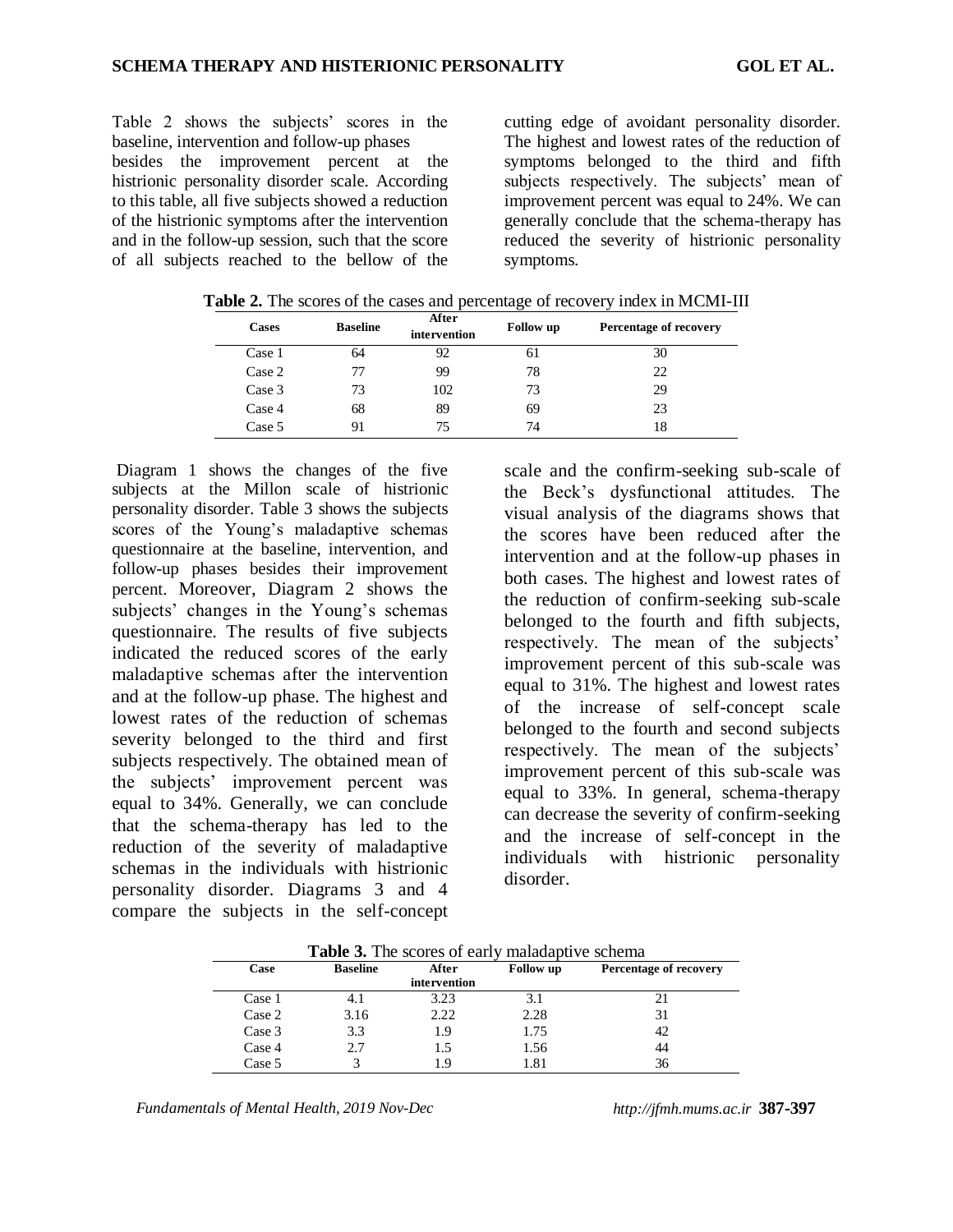| <b>Cases</b> | <b>Baseline</b> | After<br>intervention | <b>Follow</b> up | Percentage of recovery |
|--------------|-----------------|-----------------------|------------------|------------------------|
| Case 1       |                 | 53                    |                  | 25                     |
| Case 2       | 65              | 47                    | 47               | 27                     |
| Case 3       | 73              | 54                    | 56               | 26                     |
| Case 4       | 68              | 42                    | 40               | 38                     |
| Case 5       | 62              |                       | 44               | 25                     |

| Table 4. The scores of confirm-seeking |  |
|----------------------------------------|--|
|----------------------------------------|--|

**Table 5.** The scores of self-concept

| Cases  | <b>Baseline</b> | After        | Follow up | Percentage of recovery |
|--------|-----------------|--------------|-----------|------------------------|
|        |                 | intervention |           |                        |
| Case 1 | 01              | 84           | 84        |                        |
| Case 2 | 57              | 62           | 65        | 0.08                   |
| Case 3 | 72              | 97           | 94        | 34                     |
| Case 4 | 66              | 95           |           | 43                     |
| Case 5 | 59              | 76           |           | 28                     |

**Diagram 1.** The changes related to participants in MCMI-III

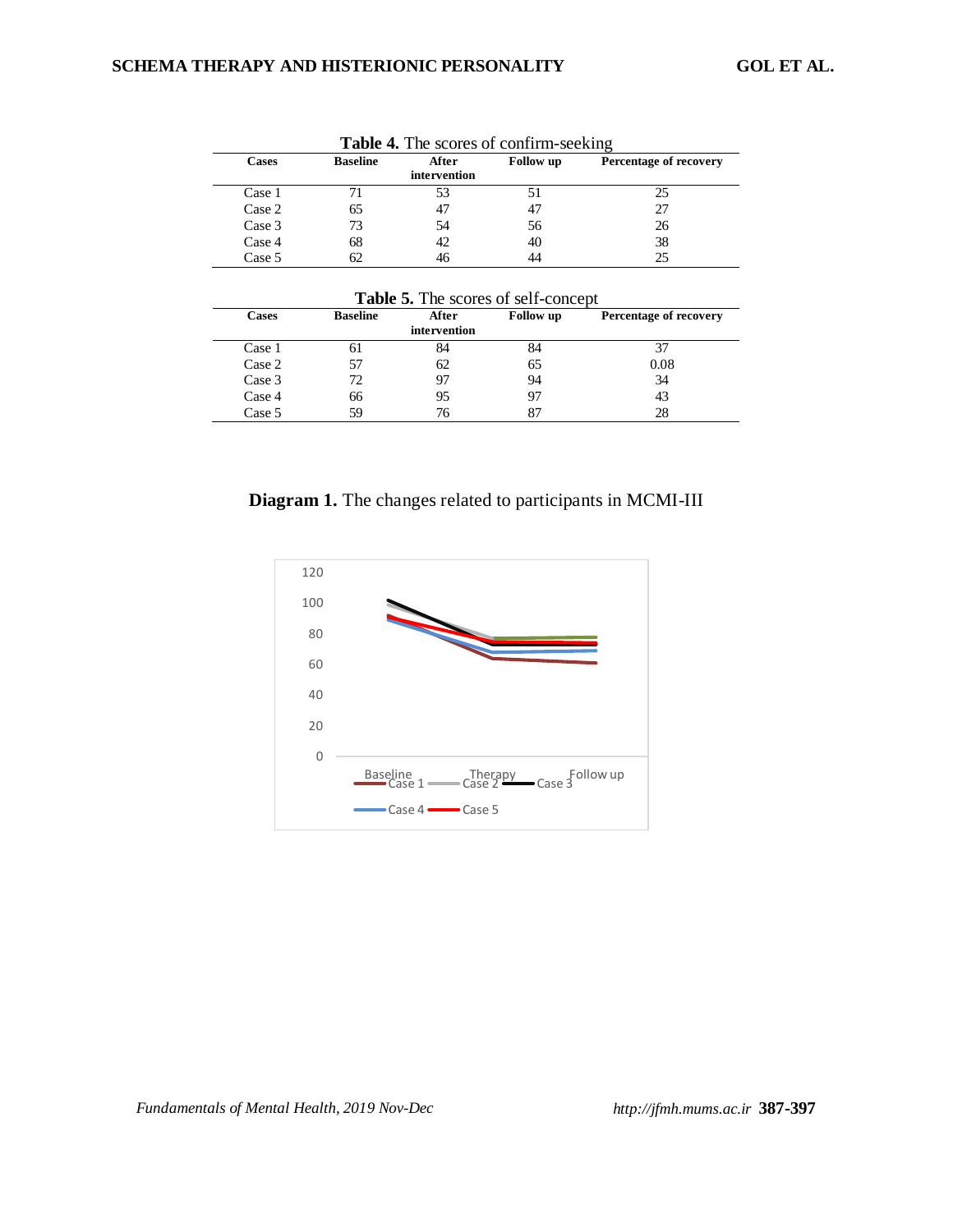

**Diagram 2.** The changes in early maladaptive schema





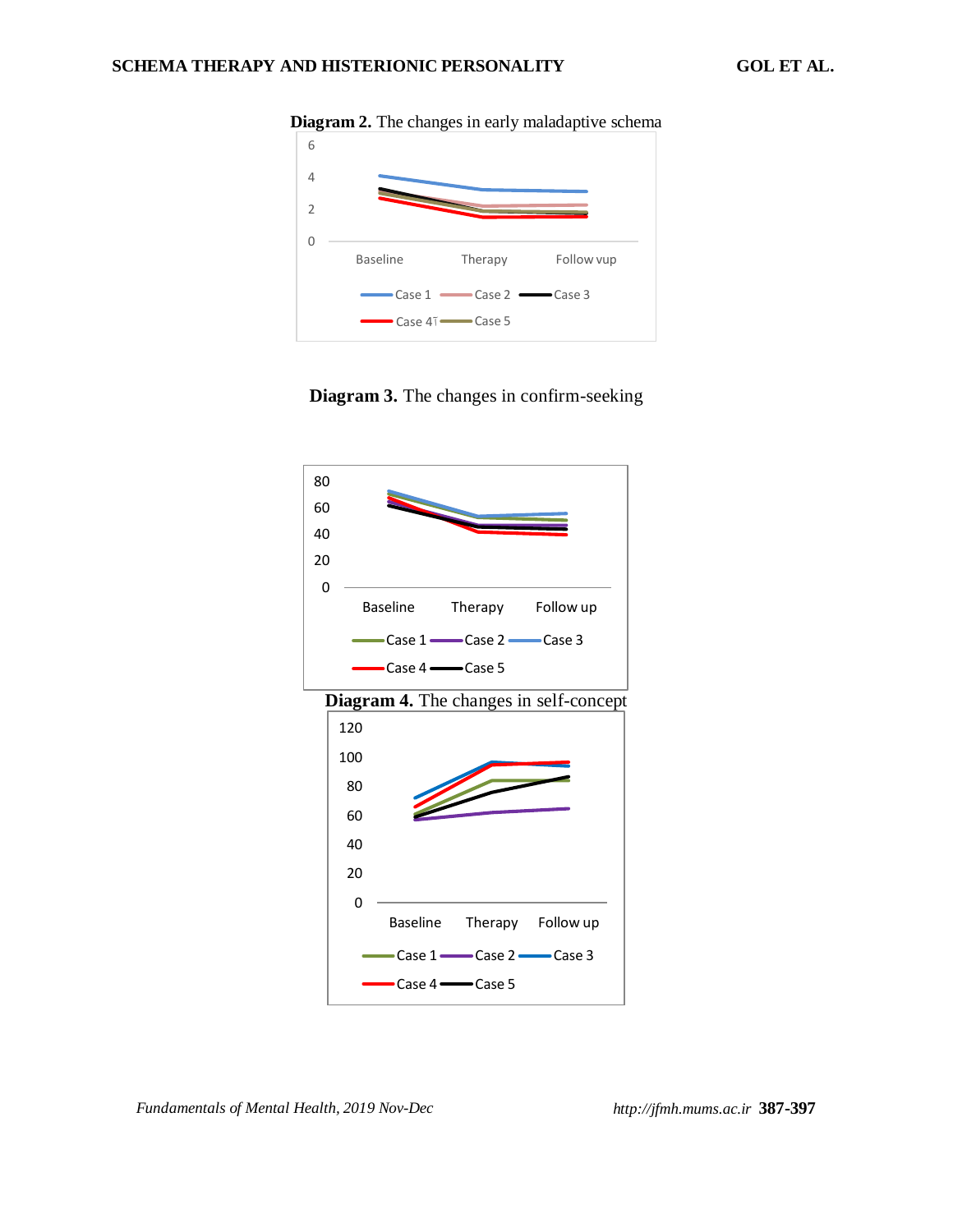#### **Discussion**

This research evaluated the effectiveness of the schema-therapy on symptoms, early maladaptive schemas, confirm-seeking, and self-concept of the patients with histrionic personality disorder. The results showed that this therapeutic method was able to achieve the effectiveness factors. The symptoms histrionic personality disorder and maladaptive schemas as the target of the therapy have been reduced to the bellow of the cutting edge. Moreover, the confirm-seeking and self-concept improved in all five subjects. The results of this research are consistent with the results by Evers and Arntz (21), Jacob and Arntz (29), Nordahl and Nysæter (10), Nadort et al. (20), Camara and Calvete (30), Renner et al. (31) and Thimm (13) on the efficiency of schema-therapy on personality disorders. The schema-therapy theory believes that the main cause of the personality disorders are the existence of early maladaptive schema and confrontational styles and thus, it believes that the disorder symptoms will improve if the schemas are improved (32). The most important early maladaptive schema in thee histrionic personality disorder is the accept-attraction seeking schema in which the suffered individual just wishes to attract confirm and/or attention of the others. Indeed, the sense of being valuable in such individuals depends on the others' reaction than their own reaction. Acceptance-seeking schema in many cases is in fact the excessive compensation of the emotional deprivation schema and defect schema. The ultimate goal of the treatment of histrionic personality disorder is to increase the emotional security of the patients, in which the therapeutic relationship plays a critical role in the process. Empathetic encounter is a part of the therapeutic relationship through which the therapist sympathizes with the activated schemas in relation to the patient while simultaneously it is shown to the patient that his reaction to the therapist is distorted and

dysfunctional, and such reaction reflect his schemas and encountering style. Moreover, the emotional needs of the patients are met at a suitable and specified limit of the therapeutic relationship through limited re-parenting to identify those needs that have not been met by the parents (24). When the emotional security of the patient increases, his/her confirm-seeking behavior decreases such that the individual uses the confirm-seeking for reinforcing his sense of being valuable less than before. Another problem of the patients with histrionic personality disorder is their sense of incompetence and dependence (2).

One of the limitations of this research was the use of single-subject plan that decreases the generalization capacity. Another limitation was the short-term follow-up of the results. Hence it is suggested that the future researches use complete experimental plan with more sessions and longer period of follow-up process.

#### **Conclusion**

The results showed that the schema-therapy is effective to improve histrionic personality disorder. Since the patients with personality disorders are strongly resistant and their treatment is always challenging, we suggest the application of schema-therapy in the treatment of such patients.

#### **Acknowledgement**

This research was approved by the Ethical Committee of Ferdowsi University of Mashhad. The research is registered in the Iranian Clinical Trial Portal under the code 32960.

The authors declare any financial support and conflict of interest. They thank those students of Ferdowsi University of Mashhad who cooperated in the process of the research and all authorities and personnel of the Faculty and Clinic of Psychology of Ferdowsi University of Mashhad for their sincere cooperation.

#### *References*

<sup>1.</sup> America Psychiatric Association. [Diagnostic and Statistical Manual of Mental Disorders]. Seyed Mohammadi Y (translator).  $5<sup>th</sup>$  ed. Tehran: Psychic publication; 2013. (Persian) 2. Beck A, Davis D, Freeman A. Cognitive therapy of personality disorder. 3<sup>rd</sup> ed. New York: Guilford; 2015. 3. Rosenhan DL, Seligman M, Walker EF. Abnormal psychology. 4<sup>th</sup> ed. New York: W.W. Norton and company; 2000.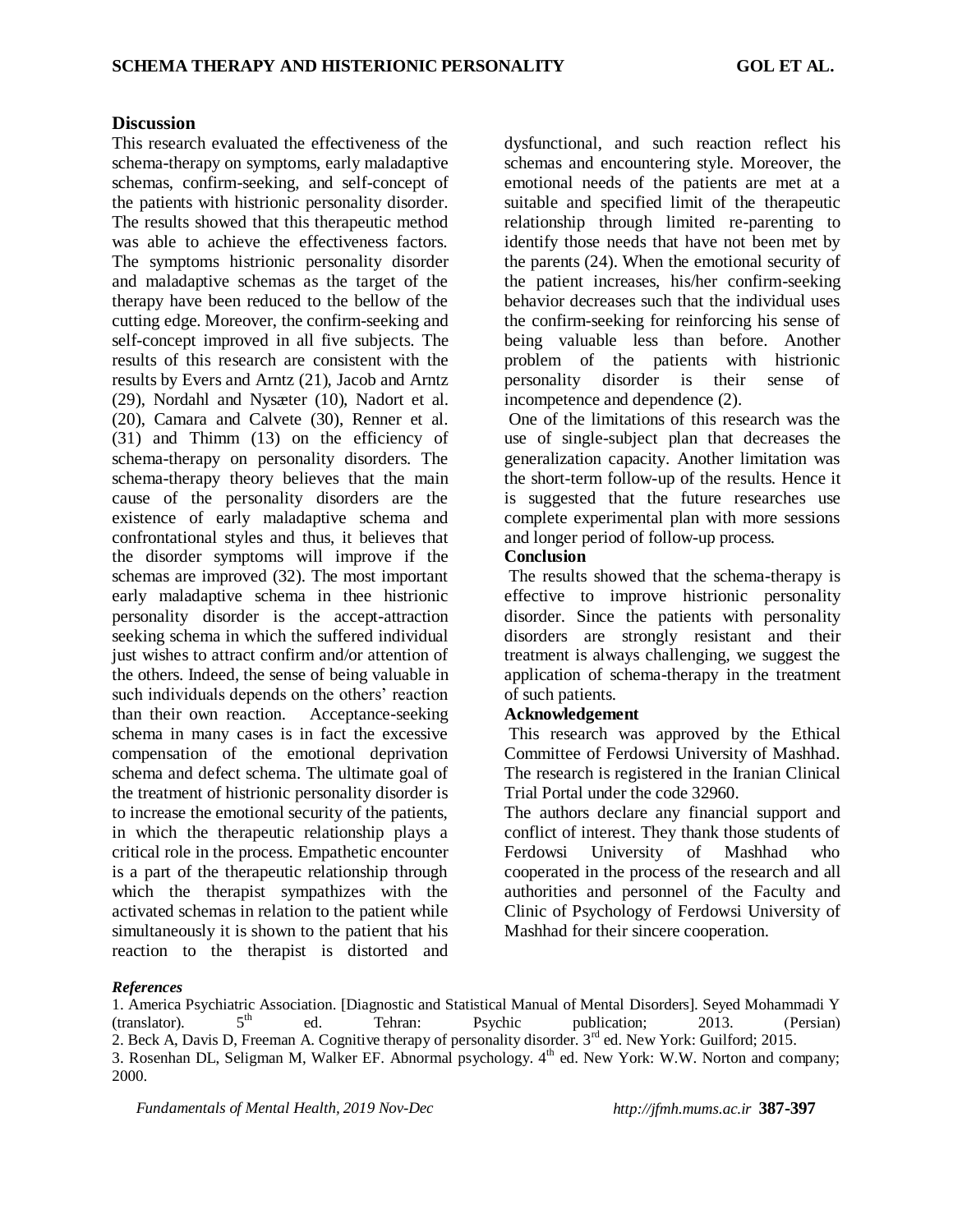#### **SCHEMA THERAPY AND HISTERIONIC PERSONALITY GOL ET AL.**

4. Donahue B, Thevenin DM, Runyon MK. Behavioral treatment of conversion disorder in adolescence: a case example of globus hystericus. Behav Modif 1997; 21: 231-2.

5. Davidson K. [Application of cognitive therapy in personality disorders]. Shams G. (translator). 1<sup>sd</sup> ed. Tehran: Roshd; 2000. (Persian)

6. Holmes J, Neighbor R, Tarrier N, Hmshelwood RD, Bolsover N. All you need is cognitive behavior therapy? BMJ 2002; 3249: 288-95.

7. Livesley WJ, Jang KL. Toward and empirically based classification of personality disorder. J Pers Disord 2001; 14(2): 137-51.

8. Leichsenring F, Leibing E. The effectiveness of psychodynamic therapy and cognitive-behavior therapy in the treatment of personality disorders: A meta-analysis. Am J Psychiatry 2003; 160(7): 1223-32.

9. Honardoost N. [A report of several books on scheme therapy]. Quarterly journal of psychology studies 2015; 5: 167-80. (Persian)

10. Nordahl HM, Nysæter TE. Schema therapy for patients with borderline personality disorder: a single case series. J Behav Ther Exp Psychiatry 2005; 36(3): 254-64.

11. Sempértegui GA, Karreman A, Arntz A, Bekker MH. Schema therapy for borderline personality disorder: A comprehensive review of its empirical foundations, effectiveness and implementation possibilities. Clin Psychol Rev 2013; 33(3): 426-47.

12. Zeigler-Hill V, Green BA, Arnau RC, Sisemore TB, Myers EM. Trouble ahead, trouble behind: Narcissism and early maladaptive schemas. J Behav Ther Exp Psychiatry 2011; 42(1): 96-103.

13. Thimm JC. Personality and early maladaptive schemas: A five-factor model perspective. J Behav Ther Exp Psychiatry 2010; 41(4): 373-80.

14. Maltby J, Day L. Forgiveness and defense style. J Genet Psychol 2004; 165(1): 99-112.

15. Davidson KM. Cognitive therapy for personality disorders: a guide for therapists. United Kingdom: Routledge; 2000.

16. Riso LP, du Toit PL, Stein DJ, Young JE. Cognitive Schemas and core beliefs in psychological problems: A scientist-practitioner guide. Washington. D.C.: American Psychological Association; 2007.

17. Sharf R. Theories of psychotherapy and counseling: Concepts and cases. San Fransisco: Cengage Learning; 2015.

18. Lobbestael J, Arntz A, Löbbes A, Cima M. A Comparative study of patients and therapists' reports of schema modes. J Behav Ther Exp Psychiatry 2009; 40(4): 571-9.

19. Spinhoven P, Giesen-Bloo J, van Dyck R, Kooiman K, Arntz A. The therapeutic alliance in schema-focused therapy and transference-focused psychotherapy for borderline personality disorder. J Consult Clin Psychol 2007; 75(1): 104.

20. Nadort M, Arntz A, Smit JH, Giesen-Bloo J, Eikelenboom M, Spinhoven P, et al. Implementation of outpatient schema therapy for borderline personality disorder with versus without crisis support by the therapist outside office hours: A randomized trial. Behav Res Ther 2009; 47(11): 961-73.

21. Bamelis L, Evers S, Arntz A. Design of a multicentered randomized controlled trial on the clinical and cost effectiveness of schema therapy for personality disorders. BMC Public Health 2012; 12: 75.

22. Sharifi A, Maulavi H, Namdari K. [Millon III standardized tests]. Journal of research in applied psychology 2007; 34: 27-38. (Persian)

23. First MB, Spitzer RL, Giben M, Williams JBW. [Semistructred clinical interview for disorders of DSM-IV-TR]. Khani M. (translator). Tehran: Danzhe; 2010. (Persian)

24. Young J, Klosko J, Weishaar M. [Schema therapy: Practical guide for clinicians]. Hamidpour H. (translator). Tehran: Arjmand; 2005. (Persian)

25. Sadooghi Z, Aguilar-Vafaie M, Rasoulzadeh Tabatabaie K, Esfehanian N. [Factor analysis of the Young Schema Questionnaire Short Form in a nonclinical Iranian sample]. Iranian journal of psychiatry and clinical psychology 2008; 14: 214-19. (Persian)

26. Imber SD, Pilkonis PA, Sotsky SM, Elkin I, Watkins GT, Collins JF, et al. Mood-specific effects among tree treatment for depression. J Consult Clin Psychol 1990; 58: 352-9.

27. Safarzade S, Marashian F. [The relationship between body image, self-concept and self-esteem and eating disorders among female students of Islamic Azad University of Ahvaz]. Journal of women and culture 2014; 5: 59- 47. (Persian)

28. Ogles BM, Lunnen KM, Bonesteel K. Clinical significance: History, application, and current practice. Clin Psychol Rev 2001; 21(3): 421-46.